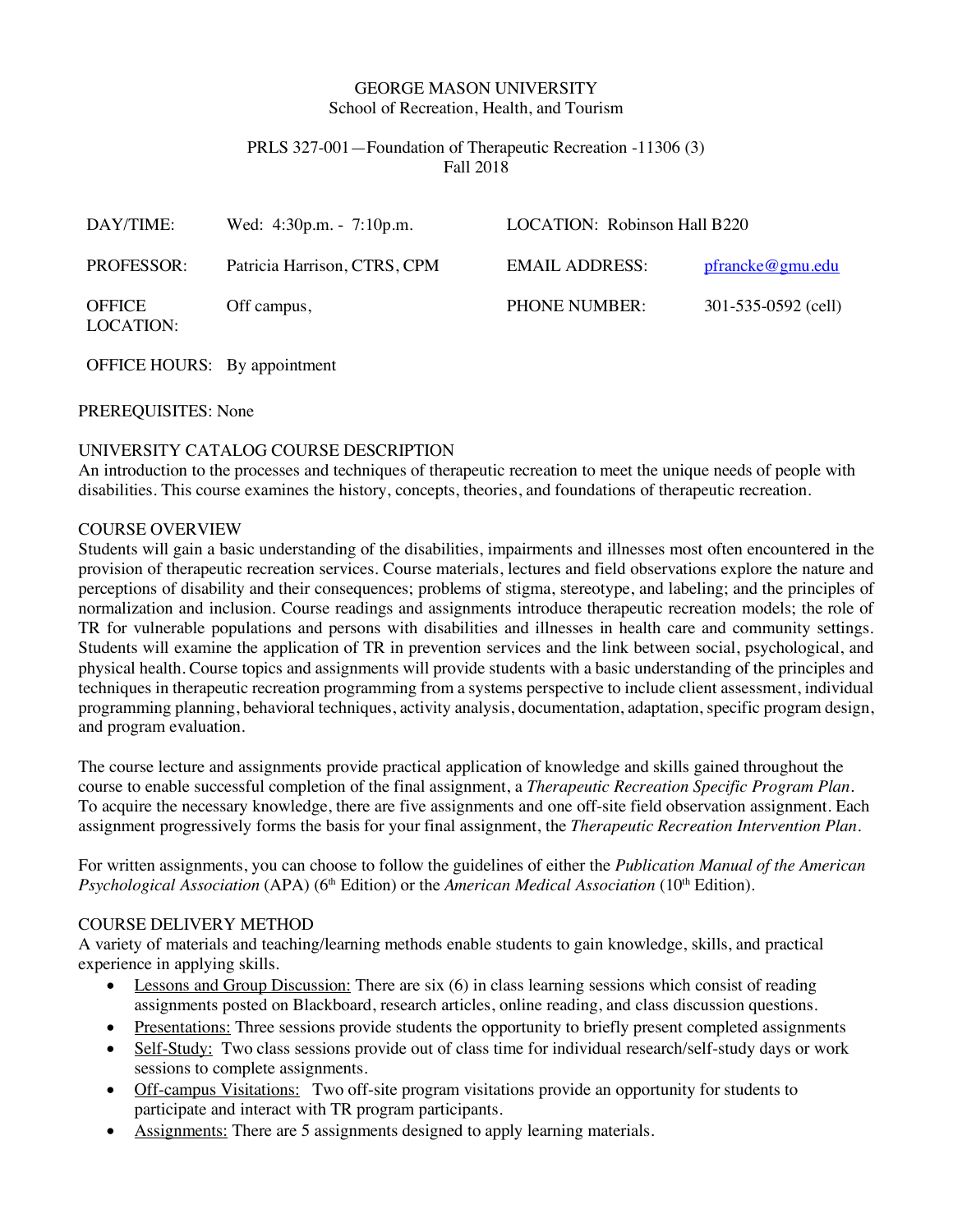• Test: On-line mid-term and final tests assess learning of course objectives.

# TECHNICAL REQUIREMENTS

Students are encouraged to bring their personal laptop for some classes have exercises that will require group discussion and report out of ideas and class exercises. To participate in this course, students will need to satisfy the following technical requirements:

- High-speed Internet access with a standard up-to-date browser, either Internet Explorer or Mozilla Firefox is required (note: Opera and Safari are not compatible with Blackboard).
- Students must maintain consistent and reliable access to their GMU email and Blackboard, as these are the official methods of communication for this course.

# **EXPECTATIONS**

Log in Frequency: Students must actively check the course Blackboard site and their GMU email for communications from the instructor, class discussions, and/or access to course materials at least 2 days before class and by noon on the day of class.

Participation: Students are expected to actively engage in all course activities throughout the semester, which includes:

- viewing all course materials
- attend all class sessions
- submit and bring (when requested) hard copies of assignments and worksheets to class (or view on laptop)
- actively participate in class discussions
- complete in-class exercises, and
- submit all assignments by the due dates assigned.

Technical Competence: Students are expected to demonstrate competence in the use of all course technology. Students who are struggling with technical components of the course are expected to seek assistance from the instructor and/or College or University technical services.

Technical Difficulties: Students should anticipate some technical difficulties during the semester and should, therefore, budget their time accordingly. Late work will not be accepted based on individual technical issues.

Workload: Please be aware that this course is not self-paced. Students are expected to meet specific deadlines and due dates listed in the Class Schedule section of this syllabus. It is the student's responsibility to keep track of the weekly course schedule of topics, readings, activities and assignments due.

Instructor Support: Students may schedule a one-on-one meeting to discuss course requirements, content or other course-related issues. Those unable to come to a Mason campus can meet with the instructor via telephone or web conference. Students should email the instructor to schedule a one-on-one session, including their preferred meeting method and suggested dates/times.

Accommodations: Learners who require effective accommodations must be registered with George Mason University Disability Services.

# COURSE OBJECTIVES

• Discuss the theories, concepts, and philosophy of therapeutic recreation.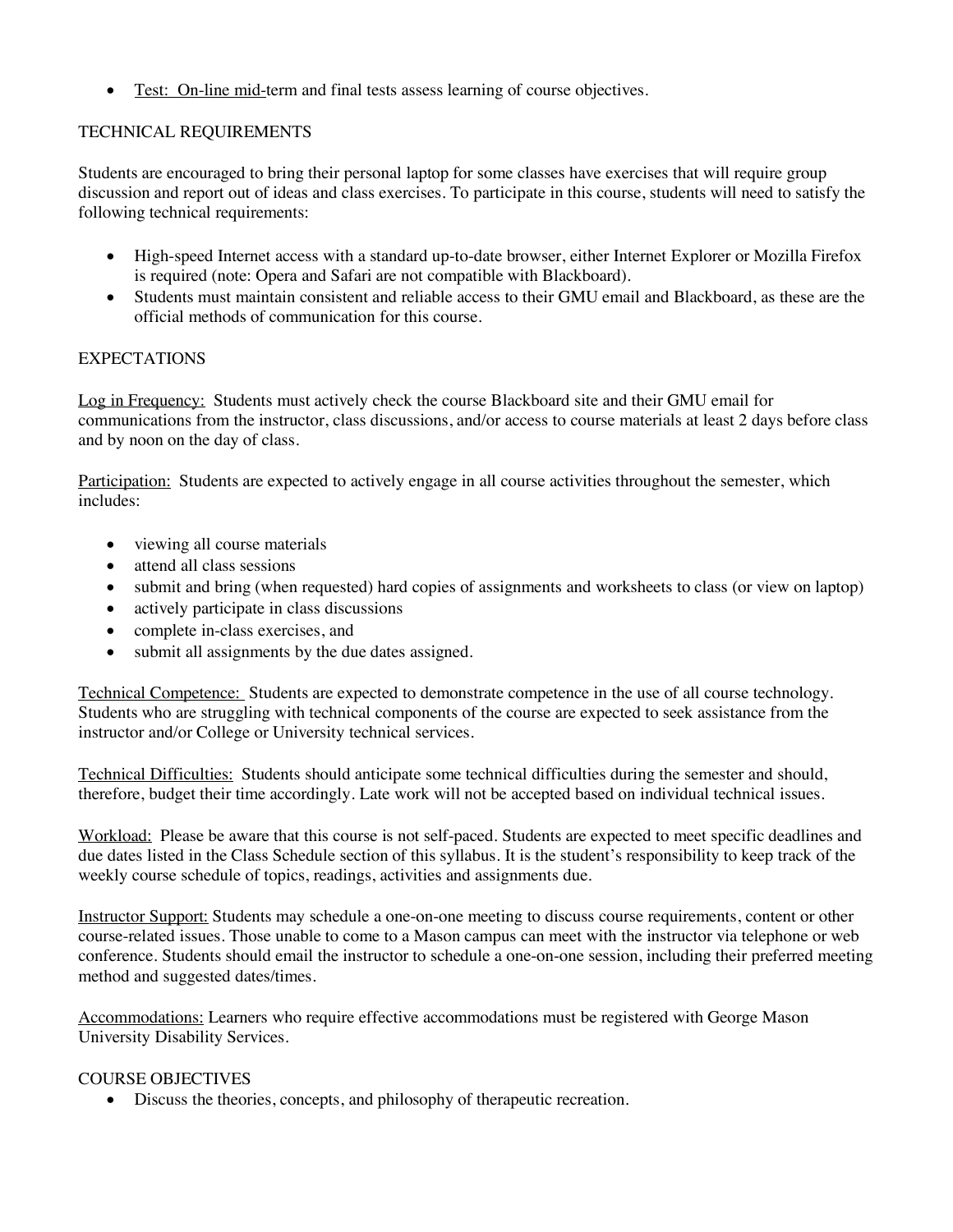- Demonstrate an understanding of therapeutic recreation programming models and principles and discuss the continuum theory in the delivery of leisure services for people with disabilities from treatment to independent recreation participation.
- Justify the health benefits of therapeutic recreation and discuss psychological and social implications of illness and disability.
- Distinguish between the roles of staff in the provision of therapeutic recreation in community and health care settings.
- Discuss key legislation concerning the rights of the people with disabilities.
- Discuss the purpose and processes associated with group and individualized program planning.
- Analyze and design activities for therapeutic outcome: functional intervention, leisure education and recreation participation.
- Discuss the importance of and techniques for developing appropriate therapeutic relationships and utilizing social networks and family in the planning and provision of services.
- Identify key components of ethical behavior in therapeutic recreation, responsibilities for professional development, cultural competence, credentialing, and professionalism in therapeutic recreation services.

# PROFESSIONAL ASSOCIATION STANDARDS:

Further, upon completion of this course, students will meet the following professional accreditation standards through the Council on Accreditation of Parks, Recreation, Tourism and Related Professions (COAPRT):

7.01: Students graduating from the program shall demonstrate the following entry-level knowledge: a) the nature and scope of the relevant park, recreation, tourism or related professions and their associated industries; b) techniques and processes used by professionals and workers in these industries; and c) the foundation of the profession in history, science and philosophy.

### REQUIRED READINGS

The course will use:

- Course Text: Carter, Marcia Jean; Van Andel, Glen E. (2011-02-01). Therapeutic Recreation: A Practical Approach (Page v). Waveland Pr Inc. (in lieu of using text, students may use library resources on the selected topics in order to prepare for discussion and assignments)
- Articles, Websites, documents and handouts
- Outside research and reading assignments

### COURSE PERFORMANCE EVALUATION

- Unless otherwise noted, **assignments must be submitted to the designated assignment folder on our course Blackboard**. This allows for an "originality check" and you can also view your own originality report.
- Assignments are due at the beginning of class on the specific due date.
	- o **Papers received after the beginning of class will be considered late and receive a 10% deduction in points per 24-hour period**. If you encounter extreme emergencies or are participating in a pre-approved university-sponsored function, exceptions may be made; however, these must be discussed with me to determine if they fall in this category. I strongly encourage you to make a back-up copy of any work submitted since computers have been known to crash at the most inopportune times.
- All written papers are to be submitted in WORD (doc) format.

# **Assignment 1: Theories & Concepts Guiding the Practice of TR (100 points)**

Given an assigned foundational theory or concept and using your text, research or journal article, write a 2 to 3 page paper that provides an overview of the selected theory/concept to include: 1) who authored the theory; 2) what it is; 3) the hypothesis of the theory or concept; 4) what is the value of the theory to people with disabilities and TR;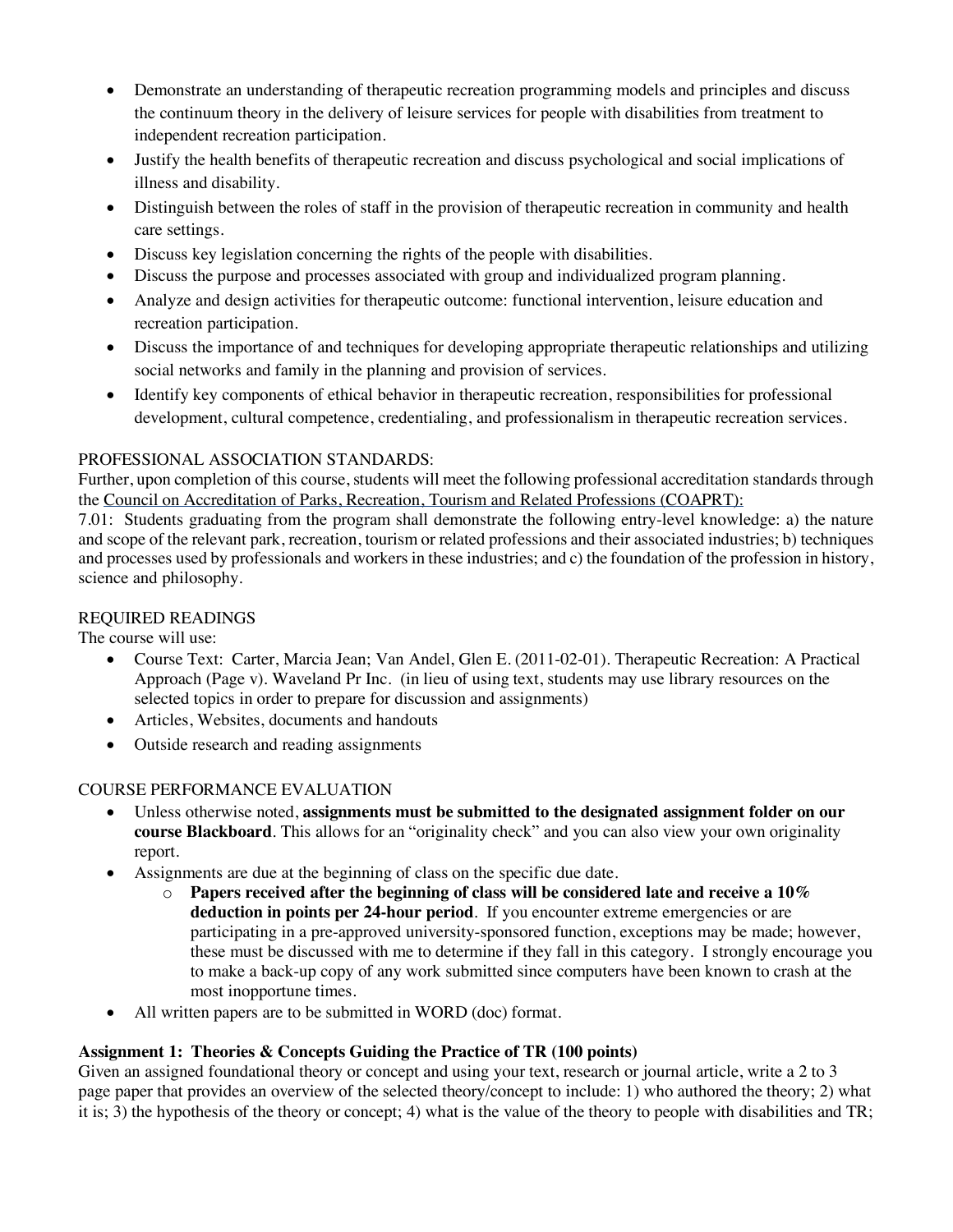5) how is the theory facilitated or applied within the field of TR; 6) give specific examples of how you would take an activity and apply the theory. (References and Citation of research articles required)

# **Assignment 2: Disability Profile (100 points)**

Therapeutic recreation (TR) uses recreation and leisure as a modality to facilitate independent functioning and enhance quality of life. The Disability Profile assignment, designed as a partner or small group (3 students) exercise, however, if requested, students may complete the assignment individually. In this assignment, students will acquire a detailed understanding of a specific disability, their treatment needs, functional abilities, and the types of therapeutic recreation activity that meets the leisure related needs of the disability or diagnostic group. Students will use the associated course text chapter to prepare a presentation for the class.

# **Assignment 3: Program Observation & TR Post-Session Evaluation (200 points)**

The purpose of this assignment is to observe, evaluate and apply knowledge gained through class lecture and research in functioning TR program. The students will include:

- 1. Participate in a 2-hour TR program
- 2. Complete a post session report/evaluation on the program
- 3. Identify ways in which staff integrated the primary philosophies and foundational theories of TR

# **Assignment 4: TR Modalities and Facilitated Activities (100 points) pages 83 -101**

To review and explore a variety of facilitated therapeutic activities outlined in the course text. The facilitated techniques frame, guide, or inform the practice of therapeutic recreation. Students will prepare a **two-page** overview of the use of specific TR Modality or Facilitated Activity; description, settings, populations, outcomes and specific techniques for applying the activity. Students will share their selected modality with class during class discussion.

# **Assignment 5: Therapeutic Recreation – Therapeutic Recreation Intervention/Program Model (300 points)**

The purpose of this assignment is to develop a specific program plan for a specific disability group that includes rationale for program, purpose appropriate goals, objectives, performance measures, selected activities and evaluation methodology.

# **Mid-Term and Final Assessment of Learning Objectives (200 points)**

Students will complete an on-line exam designed to assess their understanding of the critical concepts, theories, populations served, and methods used in the application of TR settings.

# **Class Participation**

Students are expected to:

- Attend all classes (attendance taken at the beginning of class)
- Read materials BEFORE class, listen attentively, and offer examples that demonstrate understanding of lecture content, ideas, or materials related to the topic
- Complete and submit assignments before the selected class session via Blackboard AND bring copies of articles and presentations as designated in the assignment descriptions.

# **Graded Point System**

Course grade is based on a point system, with a possible 1000 total points for assignments, exam, and participation.

| <b>Requirements</b>                                                      | <b>Points</b> |
|--------------------------------------------------------------------------|---------------|
| <b>Assignment 1TR Practice Models</b>                                    | 100           |
| Assignment 2 Profile of Selected Disability                              | 100           |
| Assignment 3 Program Observation and Evaluation                          | <b>200</b>    |
| Assignment 4 Discussion of Selected Facilitated TR Interventions/Methods | 100           |
| Assignment 5 Therapeutic Recreation Program/Intervention Plan            | 300           |
| Exam 1 Midterm & Exam 2 Final @ 100 points                               | 200           |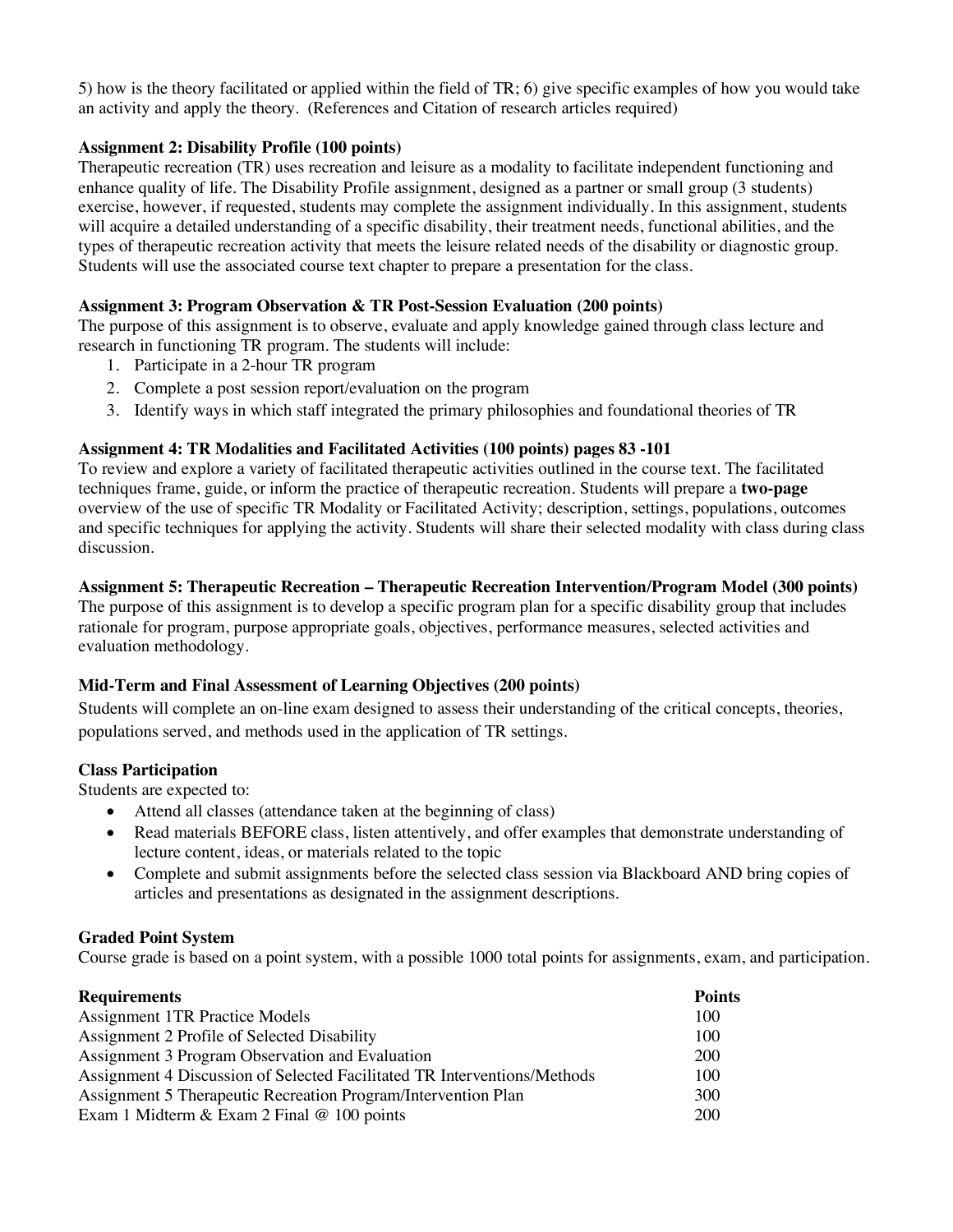### **Grading Scale**

| $A_{+} = 1000 - 985$ | $B_{+} = 899 - 885$             | $C_{+}$ = 799 – 785<br>$D = 600 - 690$ |
|----------------------|---------------------------------|----------------------------------------|
| $A = 984 - 930$      | $B = 884 - 830$                 | $C = 784 - 730$<br>$F = 00 - 590$      |
| $A = 929 - 900$      | $B = 829 - 800$ $C = 729 - 700$ |                                        |

### **Professional Disposition**

Students are expected to exhibit professional behaviors and dispositions. See https://cehd.gmu.edu/students/policesprocedures/

#### **Class Schedule**

Class held Wednesday is at 4:30 pm unless otherwise noted in the detailed class schedule attached. Note: Faculty reserves the right to alter the schedule as necessary, with notification to students.

#### **Core Values Commitment**

The College of Education and Human Development is committed to collaboration, ethical leadership, innovation, research-based practice, and social justice. Students are expected to adhere to these principles: http://cehd.gmu.edu/values/.

#### **GMU Policies and Resources for Students**

#### *Policies*

- Students must adhere to the guidelines of the Mason Honor Code (see https://catalog.gmu.edu/policies/honorcode system/).
- Students must follow the university policy for Responsible Use of Computing (see http://universitypolicy.gmu.edu/policies/responsible-use-of-computing/).
- Students are responsible for the activating their Mason email account and checking it regularly to view university communications. All communications to students are sent from the university, college, school, and program **solely** through their Mason email account.
- Students with disabilities who seek accommodations in a course must be registered with George Mason University Disability Services. Approved accommodations will begin at the time the written letter from Disability Services is received by the instructor (see http://ods.gmu.edu/).
- Students must follow the university policy stating that all sound emitting devices shall be silenced during class unless otherwise authorized by the instructor.

### *Campus Resources*

- Support for submission of assignments to Tk20 should be directed to tk20help@gmu.edu or https://cehd.gmu.edu/aero/tk20. Questions or concerns regarding use of Blackboard should be directed to http://coursessupport.gmu.edu/.
- For information on student support resources on campus, see https://ctfe.gmu.edu/teaching/student-supportresources-on-campus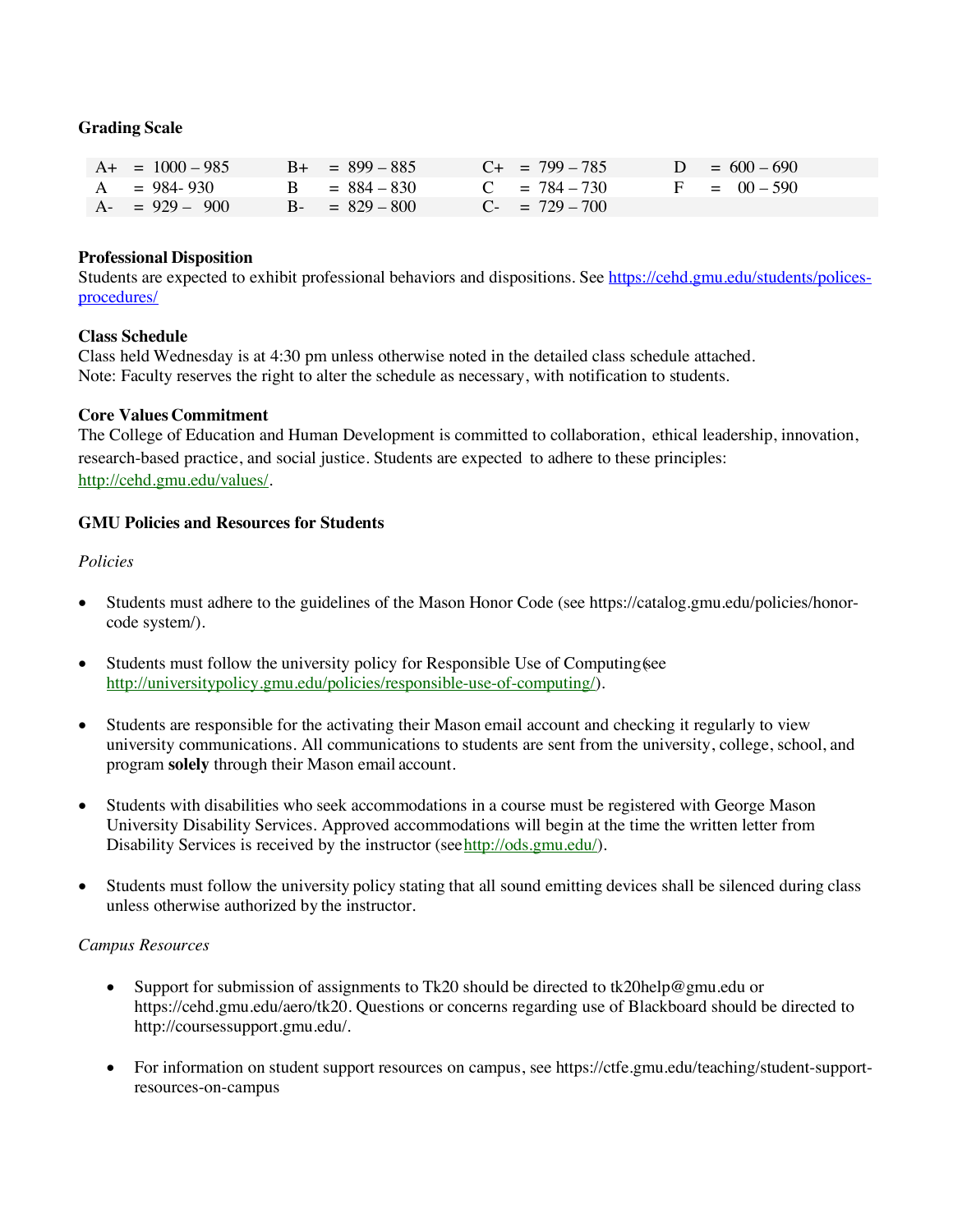• For additional information on the College of Education and Human Development, please visit our website https://cehd.gmu.edu/students/ .

| Date         | <b>Topic</b>                                                                                                                            | <b>Required</b><br><b>Reading</b> | <b>Assignment</b><br><b>Information</b> |
|--------------|-----------------------------------------------------------------------------------------------------------------------------------------|-----------------------------------|-----------------------------------------|
| August 29    | <b>Review of Course Expectations &amp; Expectations</b>                                                                                 | Chapter 1                         |                                         |
|              | Defining Therapeutic Recreation                                                                                                         | PowerPoints                       |                                         |
|              | Philosophy of TR                                                                                                                        | Articles                          |                                         |
|              | TR History                                                                                                                              |                                   |                                         |
|              | Today's Health-Care System                                                                                                              |                                   |                                         |
|              | Students will be able to:<br>$\bullet$                                                                                                  |                                   |                                         |
|              | Discuss the various factors and perspectives that<br>$\circ$<br>have contributed to the current definition of<br>therapeutic recreation |                                   |                                         |
|              | Identify the purpose of therapeutic recreation<br>O                                                                                     |                                   |                                         |
|              | Describe the basic nature of health-care delivery<br>$\circ$<br>systems                                                                 |                                   |                                         |
| September 8  | Working with People with Disabilities and Inclusion                                                                                     | Articles                          |                                         |
|              | Guest: Sandi Dallhoff, Division Director for FXC<br>Therapeutic Recreation                                                              | Power Point                       |                                         |
| September 12 | Therapeutic Recreation Practice Models                                                                                                  | Chapter 3                         |                                         |
|              | Students will be able to:                                                                                                               | Pages 67 - 87                     |                                         |
|              | Identify 3 different models that help conceptualize the<br>$\circ$<br>practice of therapeutic recreation                                |                                   |                                         |
|              | Identify the roles, settings, and responsibilities common<br>$\circ$<br>to therapeutic recreation                                       |                                   |                                         |
|              | Identify the service goals and outcomes of therapeutic<br>$\circ$<br>recreation                                                         |                                   |                                         |
|              | Small Group Discussion: how theories influence TR<br>$\circ$<br>practice and applied                                                    |                                   |                                         |
| September 19 | Integrating Prevention, Social Determinants of Health and TR                                                                            | Article and<br>power point        | <b>Assignment 1</b><br><b>Due</b>       |
|              | <b>Cross Disability Topics</b>                                                                                                          |                                   |                                         |
|              | Jesse Ellis, Director of Prevention Services and Successful, Children,<br>and Youth Policy Team Coordinator                             |                                   |                                         |
| September 26 | <b>Off-site Demonstration - Providence Community Center -</b>                                                                           |                                   |                                         |
|              | Sensory Therapy Room                                                                                                                    |                                   |                                         |
|              | Para/Adapted Sports Demonstration                                                                                                       |                                   |                                         |

# **TENTATIVE COURSE SCHEDULE – Fall Semester 2018**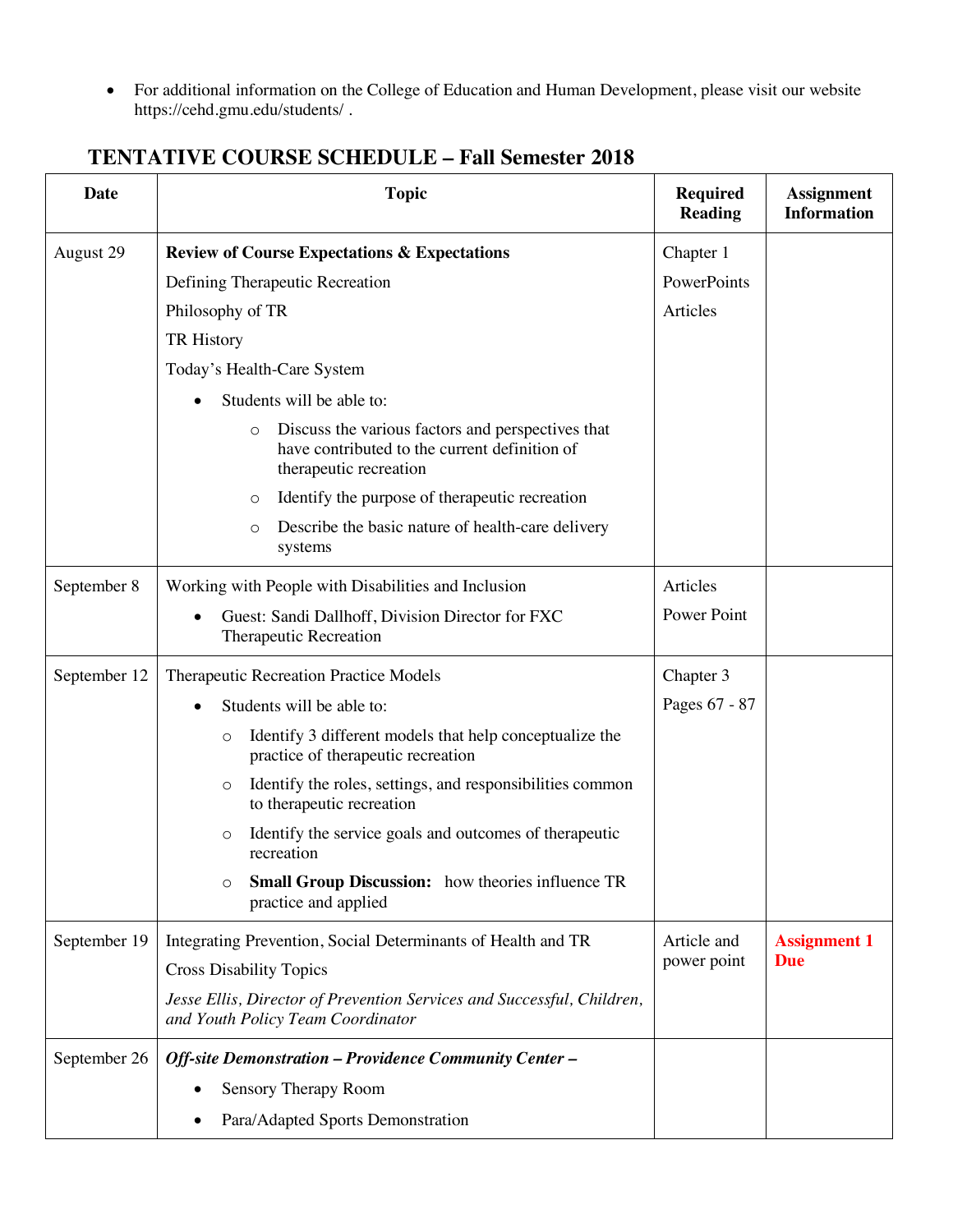| Date       | <b>Topic</b>                                                                                                                                                                                                            | <b>Required</b><br><b>Reading</b>       | <b>Assignment</b><br><b>Information</b> |
|------------|-------------------------------------------------------------------------------------------------------------------------------------------------------------------------------------------------------------------------|-----------------------------------------|-----------------------------------------|
|            | Guests: Sandi Dallhoff, TRS                                                                                                                                                                                             |                                         |                                         |
|            | Eric Rhodes, Coach of Fairfax Falcons                                                                                                                                                                                   |                                         |                                         |
| October 3  | Self-study - no class                                                                                                                                                                                                   |                                         |                                         |
|            | <b>Assignment 2: Disability Profiles</b>                                                                                                                                                                                |                                         |                                         |
| October 10 | <b>Disability Profiles</b>                                                                                                                                                                                              | Chapters $6, 7,$<br>8, 9, 10, 11,<br>12 | <b>Assignment 2</b><br>due              |
|            | Musculoskeletal, Neuromuscular, Neurological System<br>Impairments                                                                                                                                                      |                                         |                                         |
|            | Sensory and Hidden Impairments                                                                                                                                                                                          | Student<br>presentation                 |                                         |
|            | <b>Cognitive Impairments</b>                                                                                                                                                                                            | an overview<br>of selected              |                                         |
|            | Psychological Impairments                                                                                                                                                                                               | disabilities                            |                                         |
|            | Juvenile/Adult Incarceration<br>$\bullet$                                                                                                                                                                               | and<br>techniques                       |                                         |
|            | Social Impairments                                                                                                                                                                                                      |                                         |                                         |
|            | Children and Youth in Health Care                                                                                                                                                                                       |                                         |                                         |
|            | <b>Aging Process</b>                                                                                                                                                                                                    |                                         |                                         |
|            | Chronic Diseases (HIV, Obesity, Diabetes)                                                                                                                                                                               |                                         |                                         |
| October 17 | Specific Program Planning and the Therapeutic Recreation Process                                                                                                                                                        | Chapter 4                               | <b>Mid-term Due</b>                     |
|            | Students will be able to:                                                                                                                                                                                               | pages $107 -$<br>152<br>PowerPoint      |                                         |
|            | Describe purposes of a comprehensive program plan and<br>$\circ$<br>specific program plans (group and individual plans)                                                                                                 |                                         |                                         |
|            | Identify professional standards of practice and competencies<br>$\circ$<br>that influence program planning                                                                                                              | Articles                                |                                         |
|            | Identify the tasks involved in the assessment, planning,<br>$\circ$<br>implementation, and evaluation (APIE) of group & individual<br>intervention plans, critical pathways, department program<br>plans, and protocols |                                         |                                         |
|            | Understand the importance of setting a clear foundation for<br>$\circ$<br>specific program plans - rationale, purpose, service model                                                                                    |                                         |                                         |
| October 24 | Field/Program Observation & Research on Facilitated TR<br>Interventions (no in class Wednesday session)                                                                                                                 |                                         |                                         |
|            | Coordinated With: Sandi Dalhoff, Division Supervisor for<br>Therapeutic Recreation and Integration Services                                                                                                             |                                         |                                         |
| October 31 | No class – work session                                                                                                                                                                                                 |                                         |                                         |
| November 7 | Developing Program Goals, Objectives, Measures and Activity<br>analysis<br>Students will be able to:                                                                                                                    | Chapter 4<br>pages $107 -$<br>152       | <b>Assignment 3</b><br><b>Due</b>       |